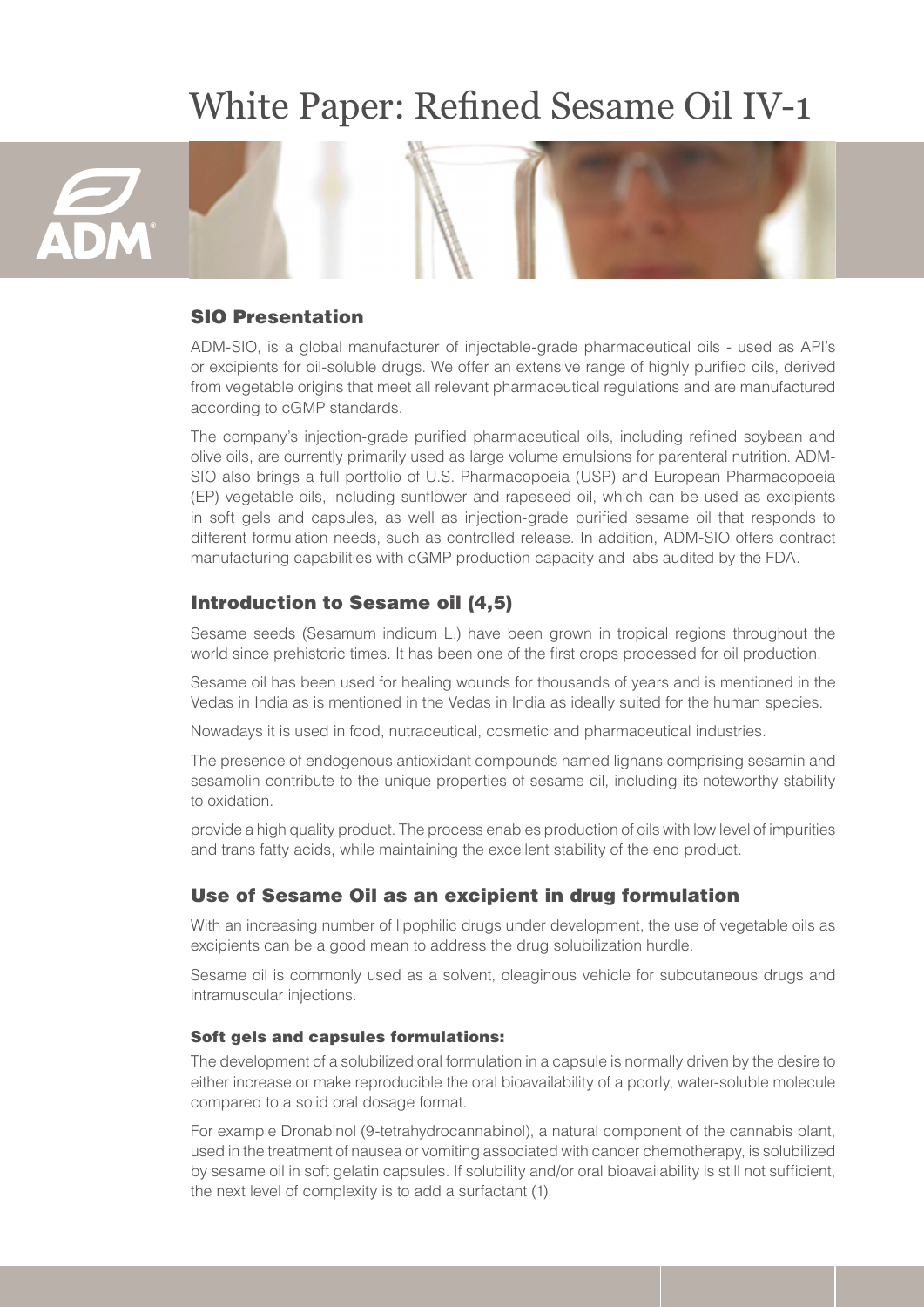#### Injectable Formulations (Oil-Based Depot and other Long-Acting Intramuscular (2)):

Vegetable oils can solubilize very lipophilic drugs and are administered by intramuscular injection providing a depot for sustained drug delivery over 2–4 weeks as the oil diffuses within the intramuscular tissues. Sesame oil is commonly used for this kind of applications (1).

Haloperidol decanoate is the long acting, water-insoluble decanoate ester prodrug form of haloperidol, a drug to treat psychotic disorders, which is solubilized in sesame oil and administered intramuscularly. The peak plasma concentrations occur about 6 days after injection and thereafter decline with a half-life of about 3 weeks, thus requiring monthly individualized maintenance doses (1).

Testosterone enanthate, a prodrug of testosterone and used to treat hormone deficiency, is solubilized in sesame oil and is administered intramuscularly approximately every 2 weeks (1).

## SIO technology for Sesame Oil IV-1 purification

The refining process used is an advanced purification process, designed to purify and to provide a high quality product. The process enables production of oils with low level of impurities and trans fatty acids, while maintaining the excellent stability of the end product. Production by batches (5600kg) is performed according to GMP requirements.

The last step of process is a fine filtration step on 0.45µm. Drum filling of the end product is performed in a classified ISO 8 cleanroom, fully qualified under conditions preventing oxidation (use of inert gas Nitrogen).

Due to its high purity and quality in addition to its compliance with the GMP requirements, Sesame Oil IV-1 can be used in all parenteral applications.

## Sesame Oil IV-1 characteristics

Our refined Sesame Oil IV-1 is a highly refined oil, complying with the European Pharmacopoeia <0433> and USP/NF monograph specifications.

In addition to the monograph specifications, other parameters e.g. contaminants levels are guaranteed, such as:

- Residual solvents: compliance with ICH Q3C and EP 5.4 requirements
- Residues of metal catalysts or metal reagents: compliance with guideline EMEA/ CHMP/4446/2000 and EP 5.20 requirements
- Absence of TSE/BSE risk
- Absence of mycotoxins and genotoxic impurities
- Due to our advanced refining process, color of the product is slightly yellow and very clear
- Heavy metals : NMT 10ppm
- Bacterial endotoxins: NMT 1.25 EU/ml

A shelf life of 36 months has been established from stability study data, implemented according to ICH conditions, and can be guaranteed by controlling the oxidation state throughout the process to the final packaging under nitrogen.

### SIO GMP Standards :

SIO Refined Sesame Oil IV-1 is manufactured according to the Joint IPEC-PQG Good Manufacturing Practices Guide for pharmaceutical excipients (3).

Good Manufacturing Practices (GMP) are the practices required in order to conform to the guidelines recommended by agencies that control authorization and licensing for manufacture